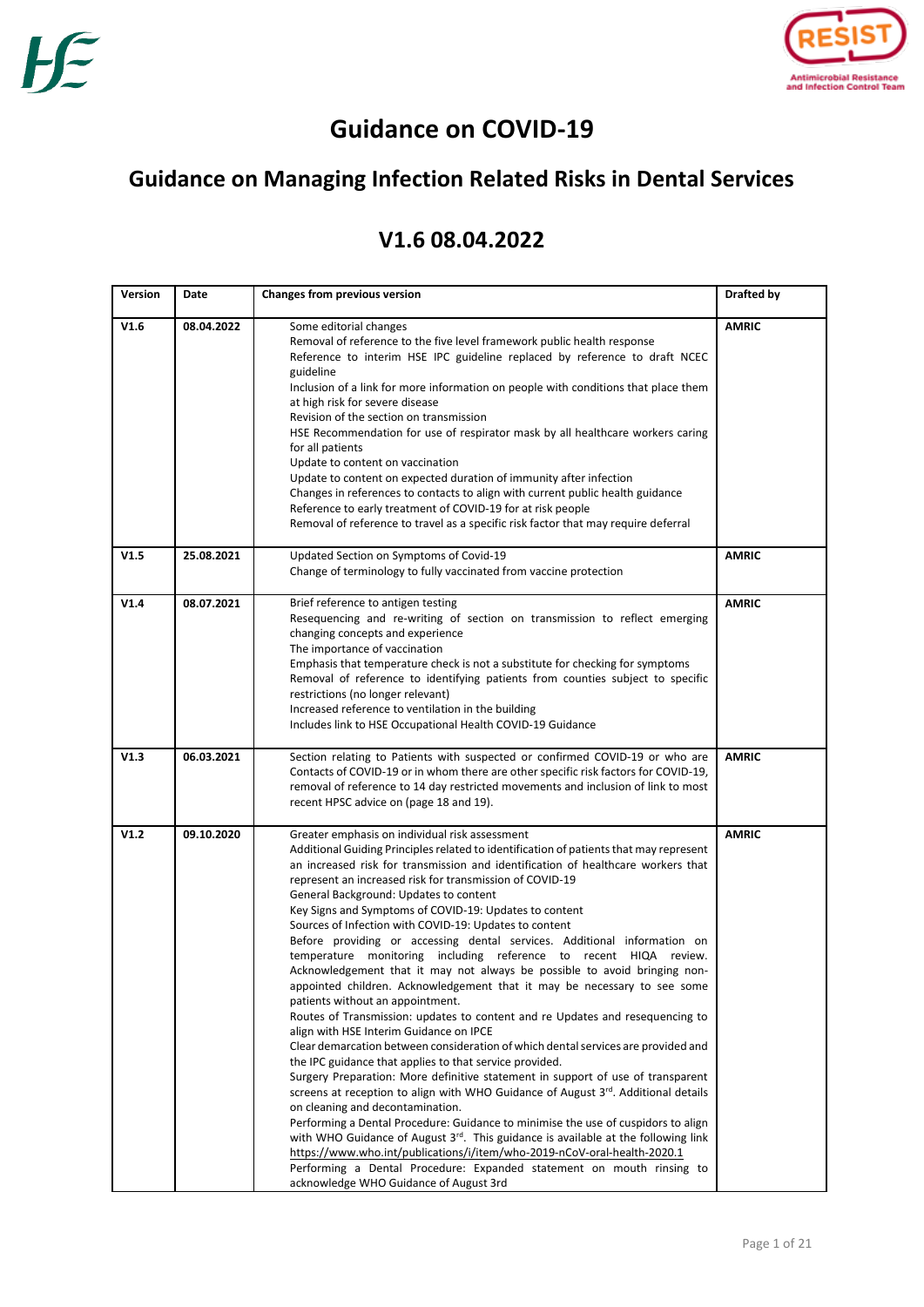| Version | Date       | Changes from previous version                                                                                                                                                                                                                                                                                                                                                                                                                                                                                                                                                                                                                                                                                                                                                                                                                                                                                                                                                                                                                                                                                                                                                                                                                                                                                                                                                                                                                                                                                                                                                                                                                                                    | Drafted by   |
|---------|------------|----------------------------------------------------------------------------------------------------------------------------------------------------------------------------------------------------------------------------------------------------------------------------------------------------------------------------------------------------------------------------------------------------------------------------------------------------------------------------------------------------------------------------------------------------------------------------------------------------------------------------------------------------------------------------------------------------------------------------------------------------------------------------------------------------------------------------------------------------------------------------------------------------------------------------------------------------------------------------------------------------------------------------------------------------------------------------------------------------------------------------------------------------------------------------------------------------------------------------------------------------------------------------------------------------------------------------------------------------------------------------------------------------------------------------------------------------------------------------------------------------------------------------------------------------------------------------------------------------------------------------------------------------------------------------------|--------------|
|         |            | Clearer separation of IPC requirements for patients with suspected or confirmed<br>COVID-19 and patients where there is no clinical suspicion<br>Clinical waste: refers to HSE Interim Guidance on IPC<br>Reference to the Scottish Dental Clinical Effectiveness Programme (SDCEP) rapid review<br>on Mitigation of Aerosol Generating Procedures in Dentistry                                                                                                                                                                                                                                                                                                                                                                                                                                                                                                                                                                                                                                                                                                                                                                                                                                                                                                                                                                                                                                                                                                                                                                                                                                                                                                                  |              |
| V1.1    | 15.04.2020 | The introductory material has been updated in view of learning since the last version<br>and has been reorganised to improve sequencing and to clarify a number of points<br>Information on pre-symptomatic and asymptomatic transmission<br>Reference to risk of infection associated with working with dental prostheses<br>Clearer definition of Standard and Transmission Based Precautions<br>Reference to new guidance on use of surgical masks in healthcare settings from the<br>National Public Health Emergency Team<br>Recommendation that staff are asked to confirm absence of fever and respiratory<br>symptoms on arrival at work<br>Recommendation to consider temperature monitoring for patients at reception<br>Removal of a recommendation to minimise AGPs<br>Removal of examples of AGPs<br>Recommendation to use respirator mask and eye protection when performing AGPs<br>Recommendation against use of pre-treatment mouth rinse<br>Brief recommendation on cleaning and PPE required for cleaning<br>Recommendation that room clearance time after AGP is not required unless a<br>patient has known or suspected COVID-19<br>Recommendation on use of Perspex screen at reception<br>Recommendation against use of head covering and overshoes<br>Recommendation on duration of period of infectivity for COVID-19 patients<br>Recommendation on multi-chair dental surgeries<br>Recommendation to identify a lead person for infection prevention and control<br>where possible<br>Recommendation that a process for recording and evaluating any incidents of COVID-19<br>infection that may occur associated with delivery of dental is developed | <b>AMRIC</b> |
| V1.0    | 03.04.2020 | <b>Initial Guidance</b>                                                                                                                                                                                                                                                                                                                                                                                                                                                                                                                                                                                                                                                                                                                                                                                                                                                                                                                                                                                                                                                                                                                                                                                                                                                                                                                                                                                                                                                                                                                                                                                                                                                          | <b>AMRIC</b> |

**Note: If you have any queries on this guidance please contact the AMRIC team at hcai.amrteam@hse.ie**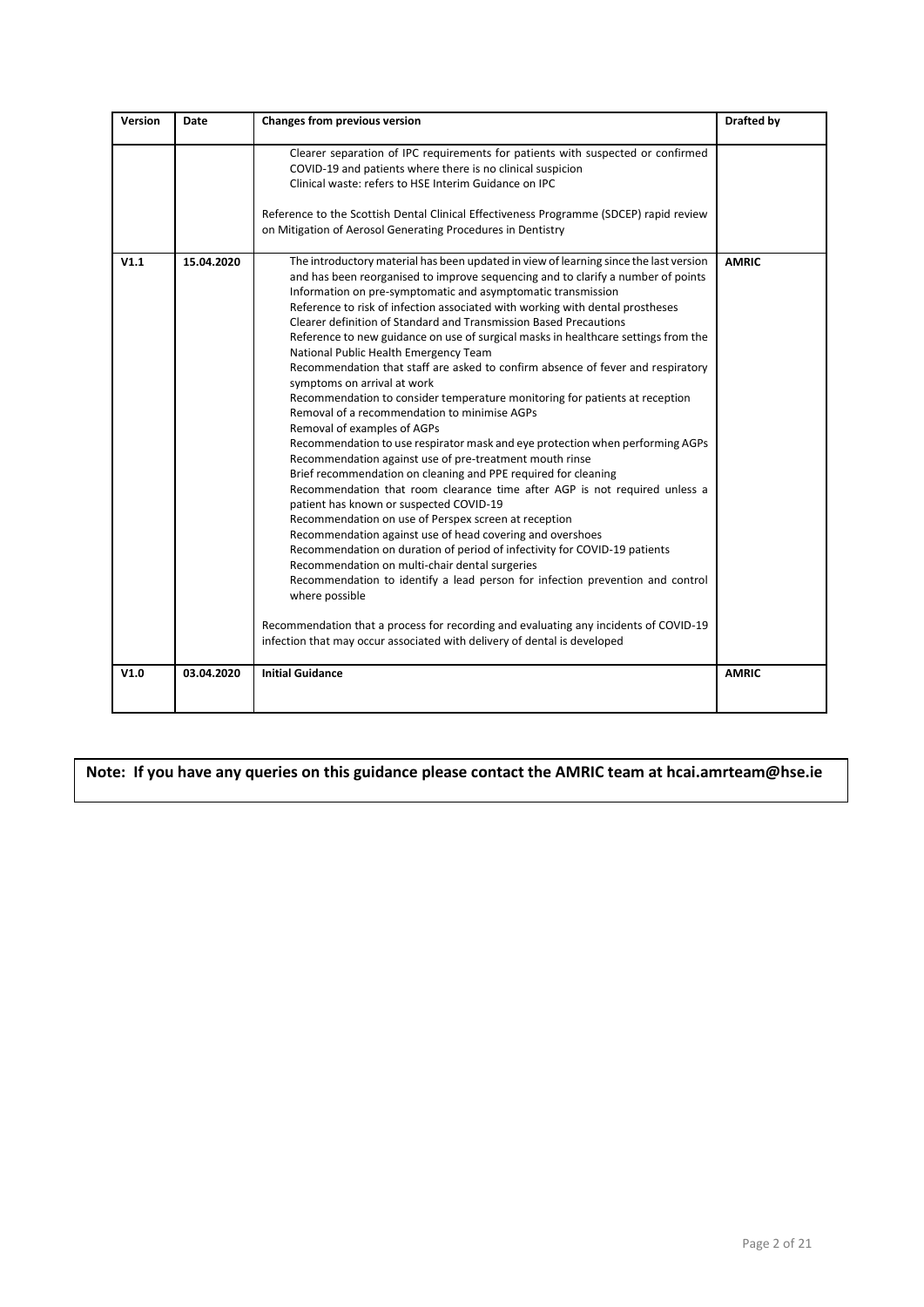| <b>Table of Contents</b> |  |
|--------------------------|--|
|--------------------------|--|

| IPC Precautions Required to Manage the Risk of Associated with Provision of Dental Services  11 |
|-------------------------------------------------------------------------------------------------|
|                                                                                                 |
|                                                                                                 |
|                                                                                                 |
|                                                                                                 |
|                                                                                                 |
|                                                                                                 |
|                                                                                                 |
|                                                                                                 |
|                                                                                                 |
|                                                                                                 |
|                                                                                                 |
|                                                                                                 |
|                                                                                                 |
|                                                                                                 |
|                                                                                                 |
|                                                                                                 |
| Patients where there is no suspicion of COVID-19 and who are not Contacts of COVID-19 or in     |
| Patients with suspected or confirmed COVID-19 or in whom there are other specific risk factors  |
|                                                                                                 |
|                                                                                                 |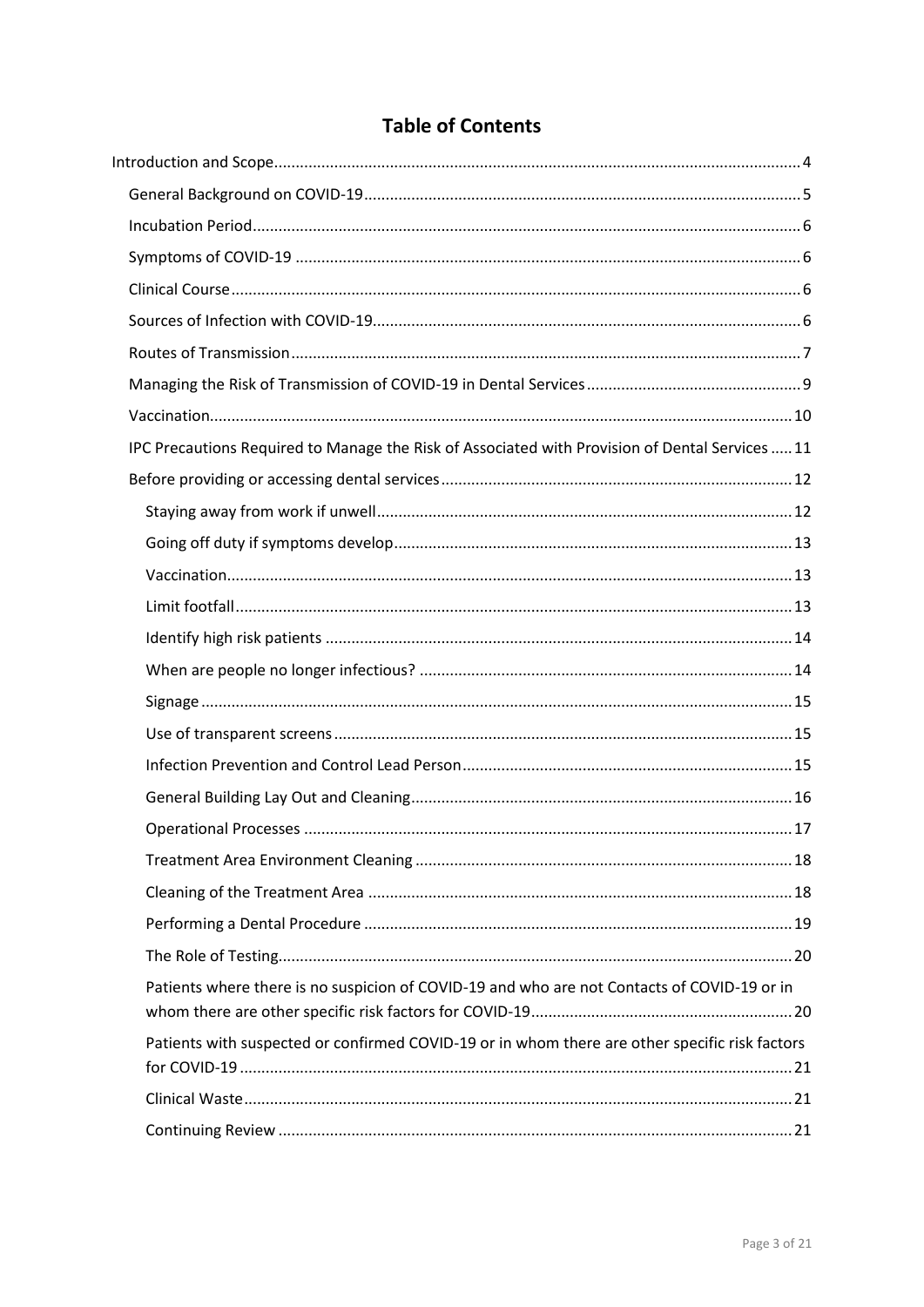**Guidance on Managing Infection Related Risks in Dental Services in the Context of the COVID-19 Emergency**

#### <span id="page-3-0"></span>**Introduction and Scope**

These guidelines are intended to support dental professionals working in dental services other than the hospital setting to deliver services with the lowest possible infection risk. This is based on risk assessment of patients and situations and managing the risk of healthcare associated infection in each situation in the context of the current COVID-19 emergency. The guidelines are intended to support Dentists, Clinical Dental Technicians, Dental Technicians, Hygienists, Therapists and Dental Nurses, Receptionists and Managers). It is relevant to general, specialist and limited practice and to dental hospitals and dental schools. Dentistry and related procedures carried out in general hospitals are outside the scope of this document as the guidance for acute hospital applies. This document replaces a previous version issued on 25 August 2021. The situation continues to change rapidly both with respect to scientific knowledge about the virus and virus transmission and the epidemiological situation therefore regular review of this Guidance Document will be required.

The extent to which specific oral health services are provided at different levels of COVID-19 transmission in the community is beyond the scope of this guidance. The focus of the guidance is on the delivery of oral health services to low risk people. High risk people (suspected of confirmed COVID-19 and COVID-19 contacts) for whom care may be deferred or provided as outlined in page 16.

#### **Risk Assessment**

The Draft NCEC Guidelines for Infection and Prevention Control (IPC) emphasises that risk assessment of every situation by the healthcare worker is a foundation for effective IPC. The draft guidelines are available at the following link [https://www.hse.ie/eng/about/who/nqpsd/nirp/ncec-ipc-guideline-2022-for](https://www.hse.ie/eng/about/who/nqpsd/nirp/ncec-ipc-guideline-2022-for-consultation.pdf)[consultation.pdf](https://www.hse.ie/eng/about/who/nqpsd/nirp/ncec-ipc-guideline-2022-for-consultation.pdf)

Page 4 of 21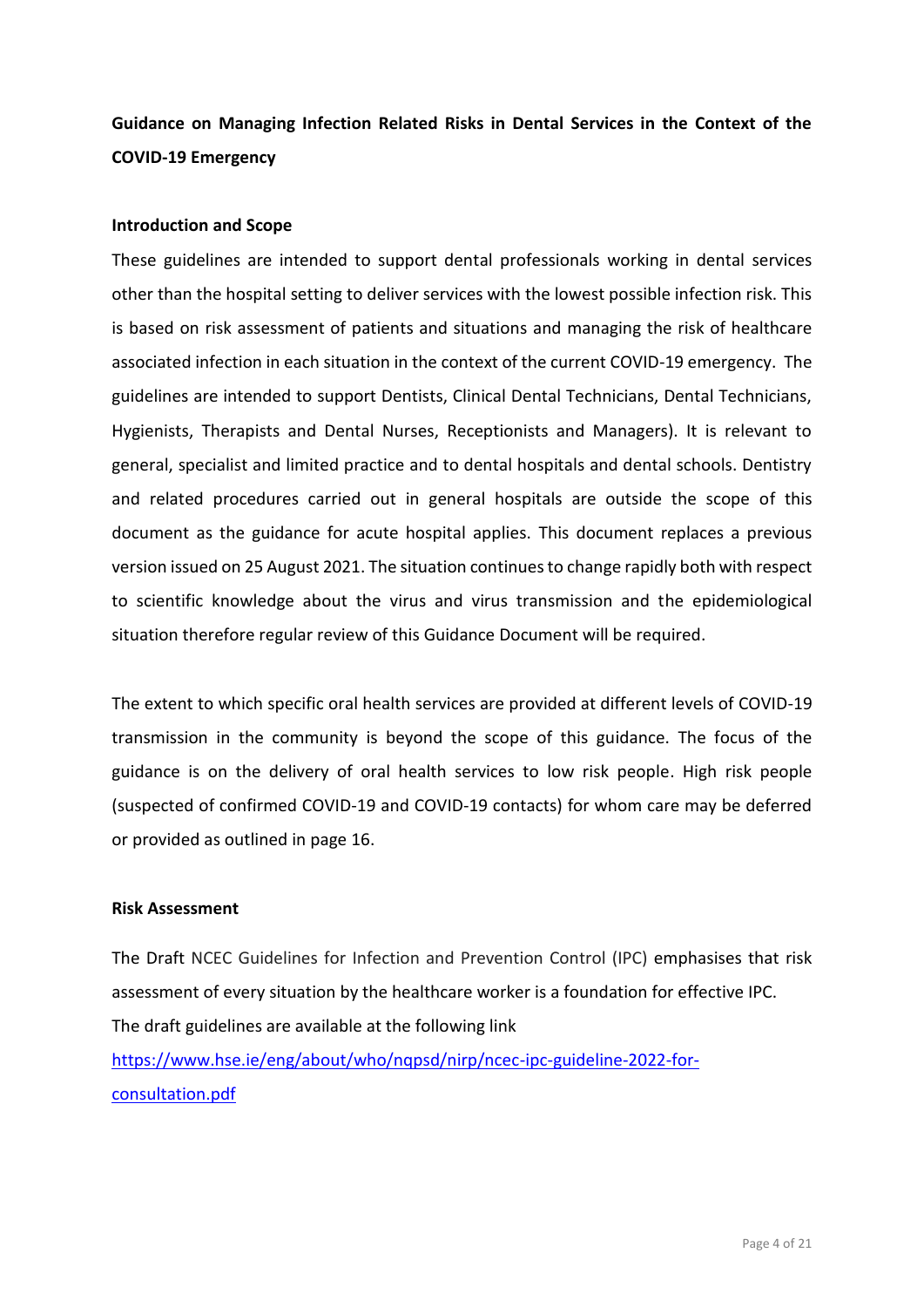#### <span id="page-4-0"></span>**General Background on COVID-19**

COVID-19 is a novel disease in humans. The virus associated with the disease is SARS-CoV-2. The virus is in many respects similar to other Coronaviruses in particular in relation to its structure and mode of transmission.

It is not possible to differentiate between COVID-19 and other common respiratory infections based on symptoms alone. COVID-19 should be considered as possible in anyone with acute respiratory infection (sudden onset of at least one of the following: cough, fever, shortness of breath) or sudden onset of loss of sense of smell or taste or distorted sense of taste. COVID-19 may also present as deterioration of existing respiratory disease or with very non-specific features such as extreme fatigue or functional decline particularly in frail older people. Dentists and others who provide dental healthcare services to vulnerable groups should be aware of the range of clinical presentations of COVID-19 in those groups, including that different variants may differ in their predominant presenting symptoms. Please see HPSC website for latest case definition:

[https://www2.hse.ie/conditions/covid19/symptoms/overview/.](https://www2.hse.ie/conditions/covid19/symptoms/overview/)

The laboratory diagnosis of COVID-19 is based mainly on detection of virus RNA in a nasopharyngeal swab but testing of other respiratory samples is important in certain settings. Testing or respiratory samples for SARS-CoV-2 antigens is also used to detect infection in some settings. Testing for virus antigen is not as sensitive as PCR based testing detection of virus. A positive test for SARS-CoV-2 on a nasopharyngeal or deep nasal sample tested by a well validated method (PCR or antigen) is accepted as establishing the diagnosis in a symptomatic person. Virus RNA is detectable in most people about the time they become symptomatic and is detectable in some patients 1 to 3 days before onset of symptoms.

Viral RNA may be detected in some people for long periods (weeks in some cases) after viable virus is no longer detected. Therefore, detection of virus RNA does not indicate that a person remains infectious. It is important to note that failure to detect the virus on a sample makes the diagnosis of COVID-19 infection less likely but does not exclude infection.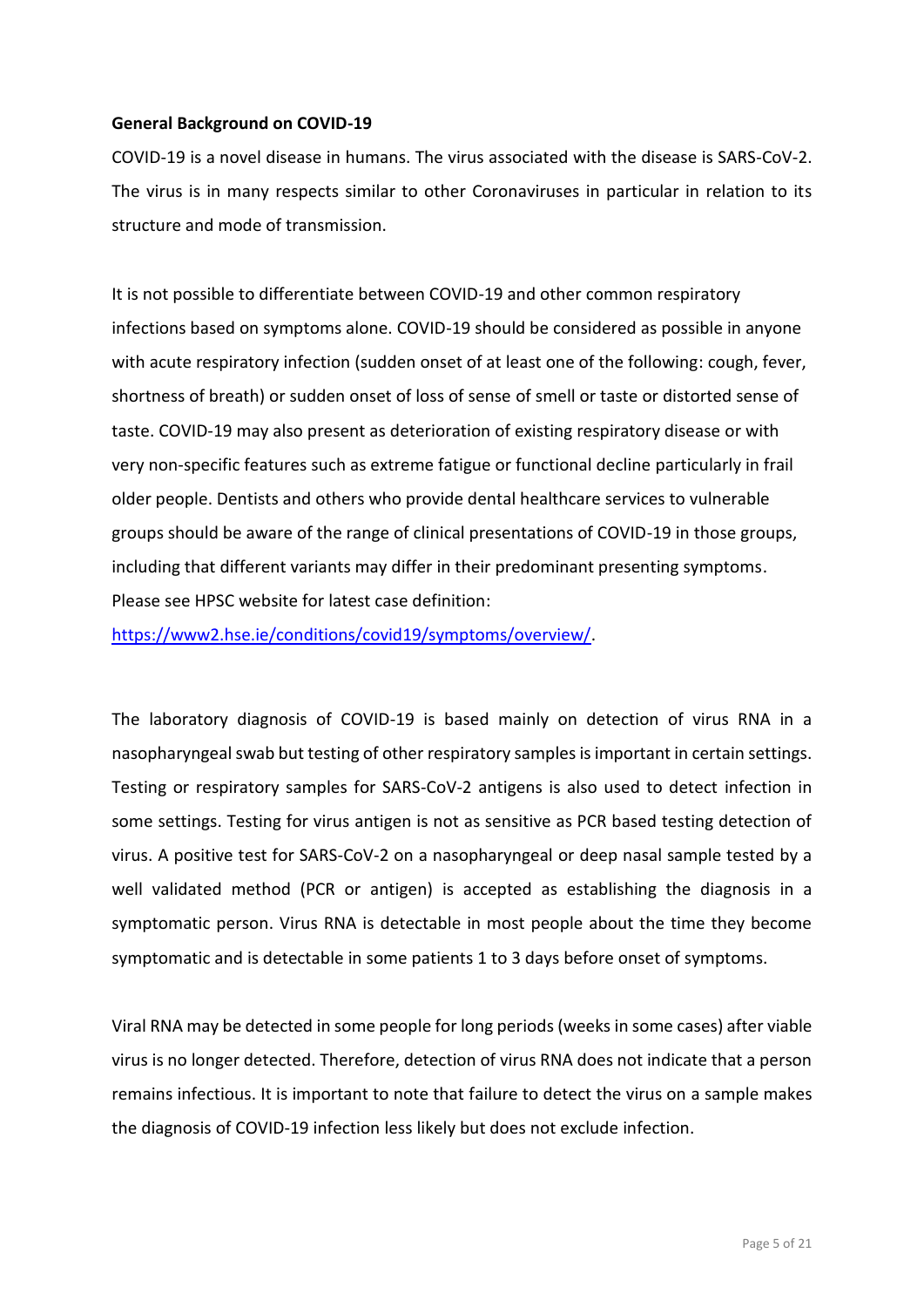#### <span id="page-5-0"></span>**Incubation Period**

People with COVID-19 generally develop signs and symptoms, on an average of 5-6 days after infection (mean incubation period 5-6 days, range 1-14 days).

#### <span id="page-5-1"></span>**Symptoms of COVID-19**

COVID-19 is a contagious viral infection that generally causes respiratory illness in humans. Information on signs and symptoms of COVID19 are available on the following website: <https://www2.hse.ie/conditions/covid19/symptoms/overview/>

#### <span id="page-5-2"></span>**Clinical Course**

Most people with COVID-19 will have mild disease and will recover. A minority will develop more serious illness. Children and younger people and those who are vaccinated are less likely to develop serious illness.

One area of particular concern is high-risk patients. People in the following categories are at higher risk of developing severe disease if they develop infection.

- 1. Older people the risk goes up progressively in people above the age of 60 and is particularly high in the 70s and 80s;
- 2. Those who are immunocompromised;
- 3. Those with certain underlying medical conditions such as cardiovascular disease, diabetes mellitus, chronic lung disease, chronic kidney disease;
- 4. Those who smoke or are obese.

For more details see<https://www2.hse.ie/conditions/covid19/symptoms/overview/>

#### <span id="page-5-3"></span>**Sources of Infection with COVID-19**

COVID-19 infection is acquired as a result of exposure to a person shedding viable virus. It is generally accepted that the highest risk of transmission occurs at about the time an infected person develops symptoms.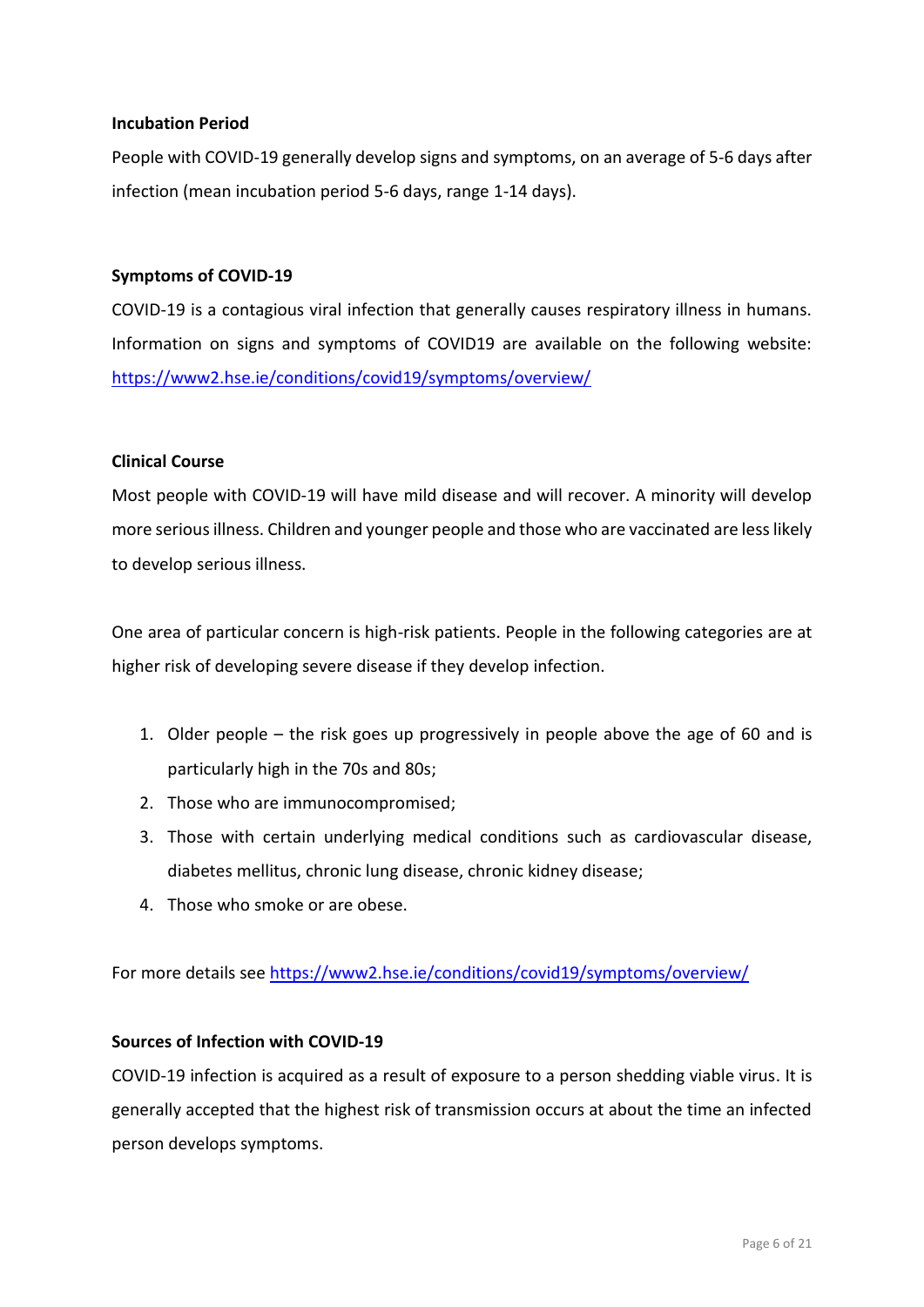Spread from **symptomatic people** is generally considered to be the primary driver of the pandemic.

Infection can be transmitted from people with minimal symptoms, from people before they develop symptoms (**pre-symptomatic transmission**) and from people who never develop symptoms (**asymptomatic transmission**) however symptomatic people are generally more infectious. HIQA have provided a useful summary of the evidence related to asymptomatic transmission at [https://www.hiqa.ie/reports-and-publications/health-technology](https://www.hiqa.ie/reports-and-publications/health-technology-assessment/evidence-summary-asymptomatic-transmission)[assessment/evidence-summary-asymptomatic-transmission.](https://www.hiqa.ie/reports-and-publications/health-technology-assessment/evidence-summary-asymptomatic-transmission)

There are suggestions that children with COVID-19 may be less infectious than adults however there is uncertainty on this issue and the level of infection prevention and control precautions required in the healthcare setting are essentially the same for children and adults in most contexts.

#### <span id="page-6-0"></span>**Routes of Transmission**

The transmission of COVID-19 occurs mainly through liquid respiratory particles. The larger particles can be considered as droplets (larger) and the smaller as aerosols (smaller). The particle sizes form a continuum rather than two discrete categories. In practice the infection prevention and control issue is whether transmission through the air occurs primarily within a short range of space and time Page 10 of 79 of the source (considered to be associated with droplets) or over a long range of space and time (considered as associated with aerosols and airborne transmission).

Respiratory particles are generated from the nose and mouth by actions such as, breathing, coughing, sneezing, talking or laughing. Transmission to others may result from direct impact of infectious droplets on the mucosa of persons in proximity and through contact with surfaces contaminated with infectious respiratory droplets and subsequent transfer of infectious material to the mucous membranes (droplet transmission). In the context of dental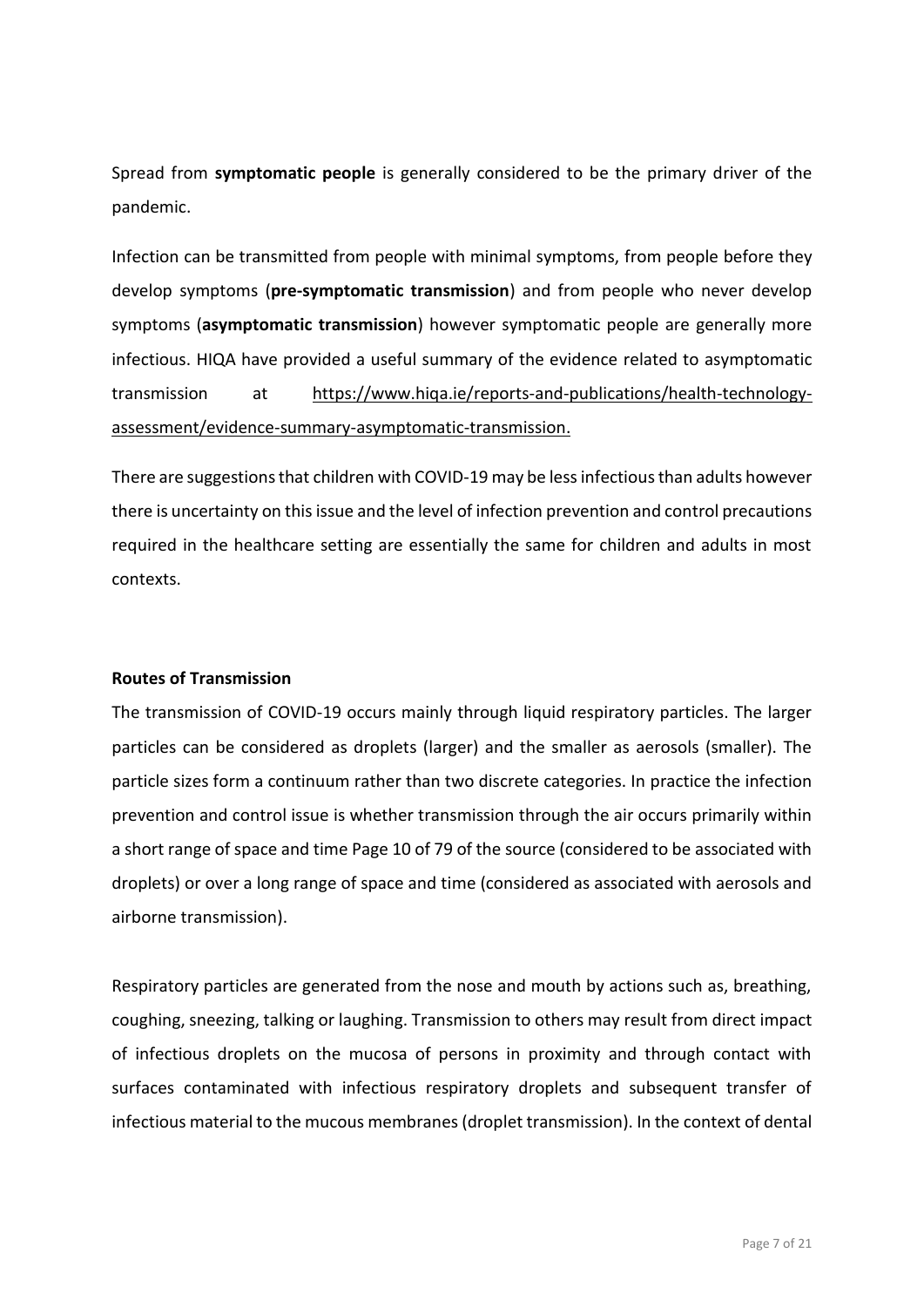practice, direct contamination of gloved hands through direct contact with mucosa and fluids of the mouth is also an important potential source of infection.

The World Health Organisation (WHO) has issued updated advice on December 22 2021 that states that "*in light of the rapid spread of the Omicron variant of concern (1) (VOC) of SARS-CoV-2, the virus that causes coronavirus disease (COVID-19), the World Health Organization (WHO) recommends the following regarding the use of masks by health workers providing care to patients with suspected or confirmed COVID-19*". WHO Recommendations *1) A respirator (FFP2, FFP3, NIOSH-approved N95, or equivalent or higher-level certified respirator) or a medical mask should be worn by health workers along with other personal protective equipment (PPE) – a gown, gloves and eye protection – before entering a room where there is a patient with suspected or confirmed COVID-19. Respirators should be worn in the following situations: in care settings where ventilation is known to be poor\* or cannot be assessed or the ventilation system is not properly maintained based on health workers' values and preferences and on their perception of what offers the highest protection possible to prevent SARS-CoV-2 infection. Note: this recommendation applies to any setting where care is provided to patients with suspected or confirmed COVID-19, including home care, long-term care facilities and community care settings. 2) A respirator should always be worn along with other PPE (see above) by health workers performing aerosol-generating procedures (AGPs)(2) and by health workers on duty in settings where AGPs are regularly performed on patients with suspected or confirmed COVID-19, such as intensive care units, semi-intensive care units or emergency departments. (Existing recommendation, with strength modified from conditional to strong, based on very low certainty evidence) 3) Appropriate mask fitting should always be ensured (for respirators through initial fit testing and seal check and for medical masks through methods to reduce air leakage around the mask) as should compliance with appropriate use of PPE and other precautions."* [\(https://www.who.int/publications-detail](https://www.who.int/publications-detail-redirect/WHO-2019-nCoV-IPC_Masks-Health_WorkersOmicron_variant-2021.1)[redirect/WHO-2019-nCoV-IPC\\_Masks-Health\\_WorkersOmicron\\_variant-2021.1\)](https://www.who.int/publications-detail-redirect/WHO-2019-nCoV-IPC_Masks-Health_WorkersOmicron_variant-2021.1)

The emergence of the more infectious Omicron variant as the dominant variant in Ireland places further emphasis on use of respirator mask protection when caring for patients. Concern regarding the increased potential for longer-range transmission of the Omicron variant is reflected by a HSE recommendation that respirator masks should be used by all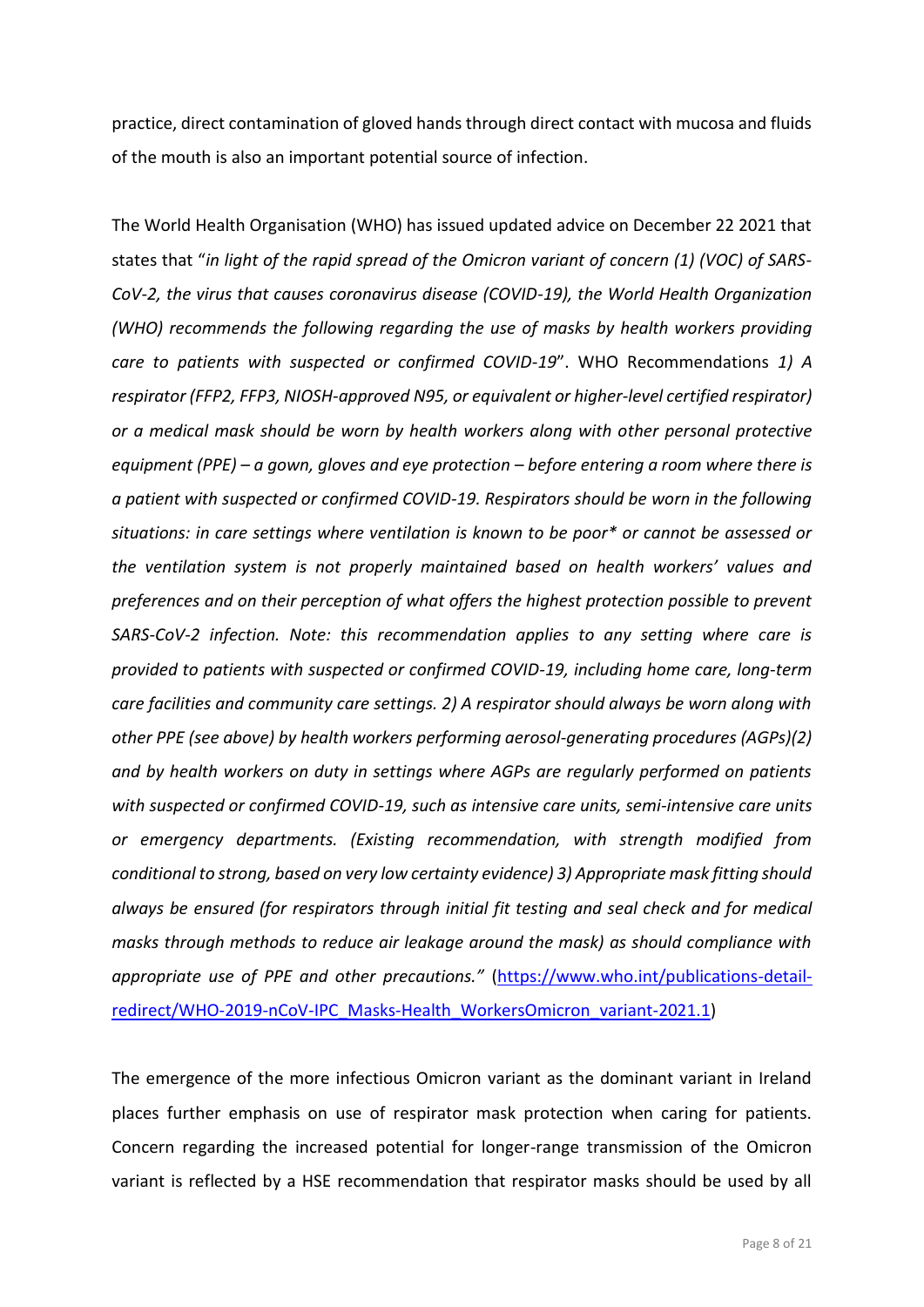healthcare workers in all setting where they are caring for patients and should in addition be offered to patients.

As experience with COVID-19 has grown and as more infectious variants of the virus (such as alpha, delta and now omicron) have emerged it is increasingly accepted that airborne transmission of SARS-CoV-2 can occur from infectious people in settings other than when aerosol generating procedures are performed. This is particularly the case in crowded indoor settings with poor ventilation. Some healthcare settings have found it helpful to use of carbon dioxide (CO2) monitors, mobile or fixed, to identify areas of poor ventilation and or to monitor ventilation.

#### <span id="page-8-0"></span>**Managing the Risk of Transmission of COVID-19 in Dental Services**

The incidence of COVID-19 disease, in particular of severe disease, has greatly declined in healthcare workers as vaccine has rolled out. The risk to patients is reduced also as an increasing proportion of the general population are vaccinated. **Vaccination has proved highly effective at preventing severe disease but it is less effective at preventing infection**. Therefore, it remains important that dental practices review adherence to all recommended measures to reduce the risk of virus transmission in their practice on a regular basis.

#### **Standard Precautions**

The foundation of managing the risk of infection of patients and healthcare workers in every healthcare setting including dental care is the application of Standard Precautions to all patients in all settings at all times. For further information on Standard Precautions please see the Draft NCEC Infection Prevention and Control Guidelines.

#### **Transmission based Precautions**

Transmission-based Precautions are measures taken in addition to Standard Precautions to manage risk of transmission of infection when caring for people with known or suspected infectious disease for which Standard Precautions alone are not sufficient. Transmissionbased Precautions include Contact, Droplet and Airborne Precautions. For details on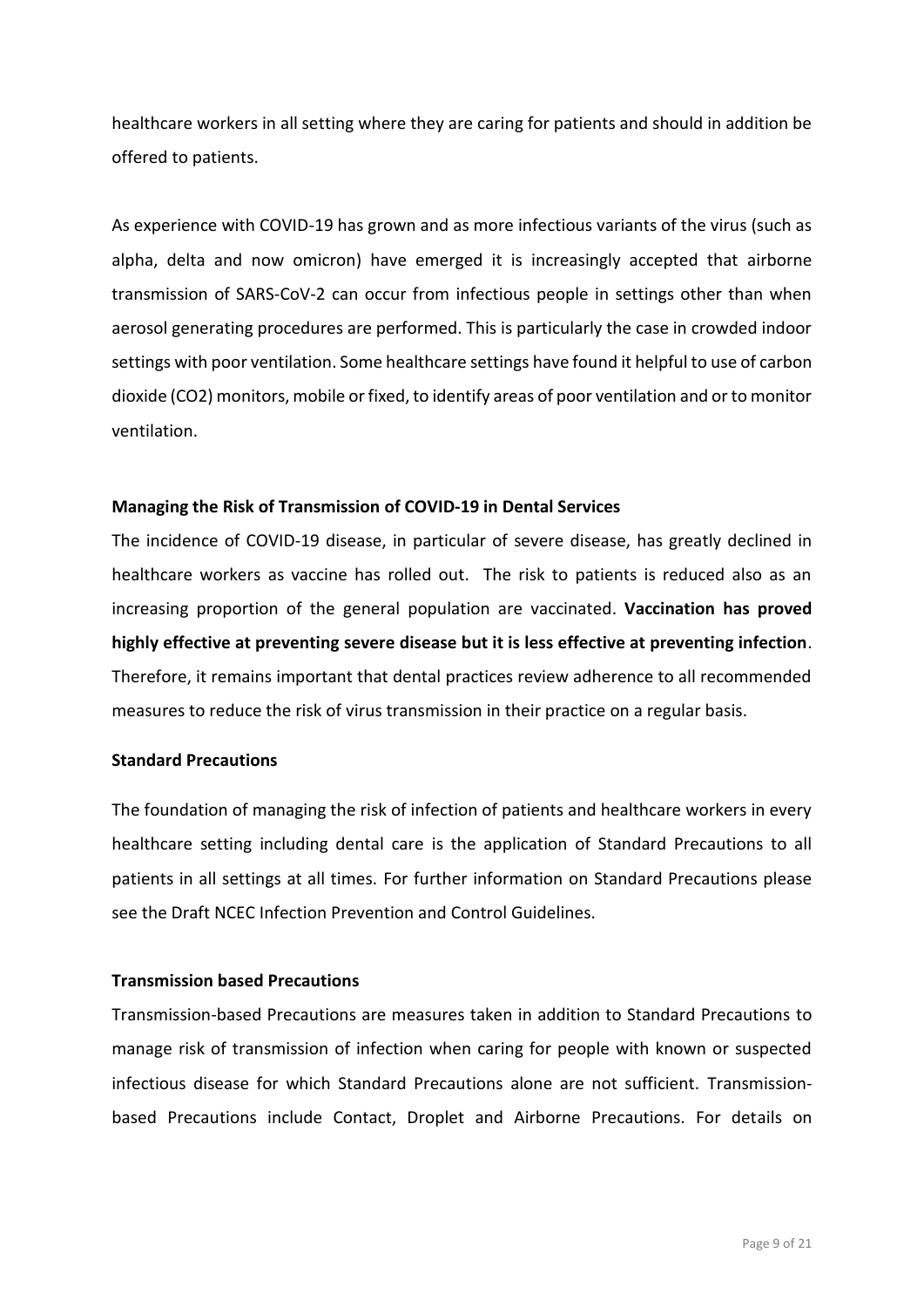Transmission-based precautions please see the Draft NCEC Infection Prevention and Control Guidelines.

Key points in the context of dental practice are the risk associated with provision of dental services in the context of the COVID-19 pandemic. As dental work relates to the oral cavity there is likely to be significant Contact and Droplet exposure if providing any dental care to a person with infectious COVID-19. The risk of airborne exposure is greatest when performing an Aerosol Generating Procedure (AGP) on a person with infectious COVID-19. There is also a risk of airborne infection, in the absence of AGP, if infectious people are present in crowded indoor settings with poor ventilation. Although most people with infectious COVID-19 can be identified prior to treatment based on assessment for clinical features of COVID-19 and risk factors for COVID-19 this will not reliably identify all infected or infectious people. The probability of caring for an unidentified infectious person is higher in the context of high levels of community transmission of COVID-19. This document is intended to support services to keep the risk of infection as low as possible in dental services at all levels of community transmission.

In addition to exposure related to working directly on the oral cavity of infectious people, dental healthcare workers may be exposed to infection risk when working on dental prostheses that have been exposed to oral fluids from infectious people. This work involves both contact with potentially contaminated materials and AGPs.

#### <span id="page-9-0"></span>**Vaccination**

Encourage patients and staff to get vaccinated as soon as eligible to do so. Vaccination of healthcare workers against COVID-19 is a critical element in managing the risk of transmission of COVID-19. The impact of vaccination in reducing the incidence of serious disease related to COVID-19 even in settings in which infection of healthcare workers was most common prior to vaccination has been dramatic. Vaccination status is an important consideration in assessing risk of harm from COVID-19. Vaccination of healthcare workers against Influenza virus is also important.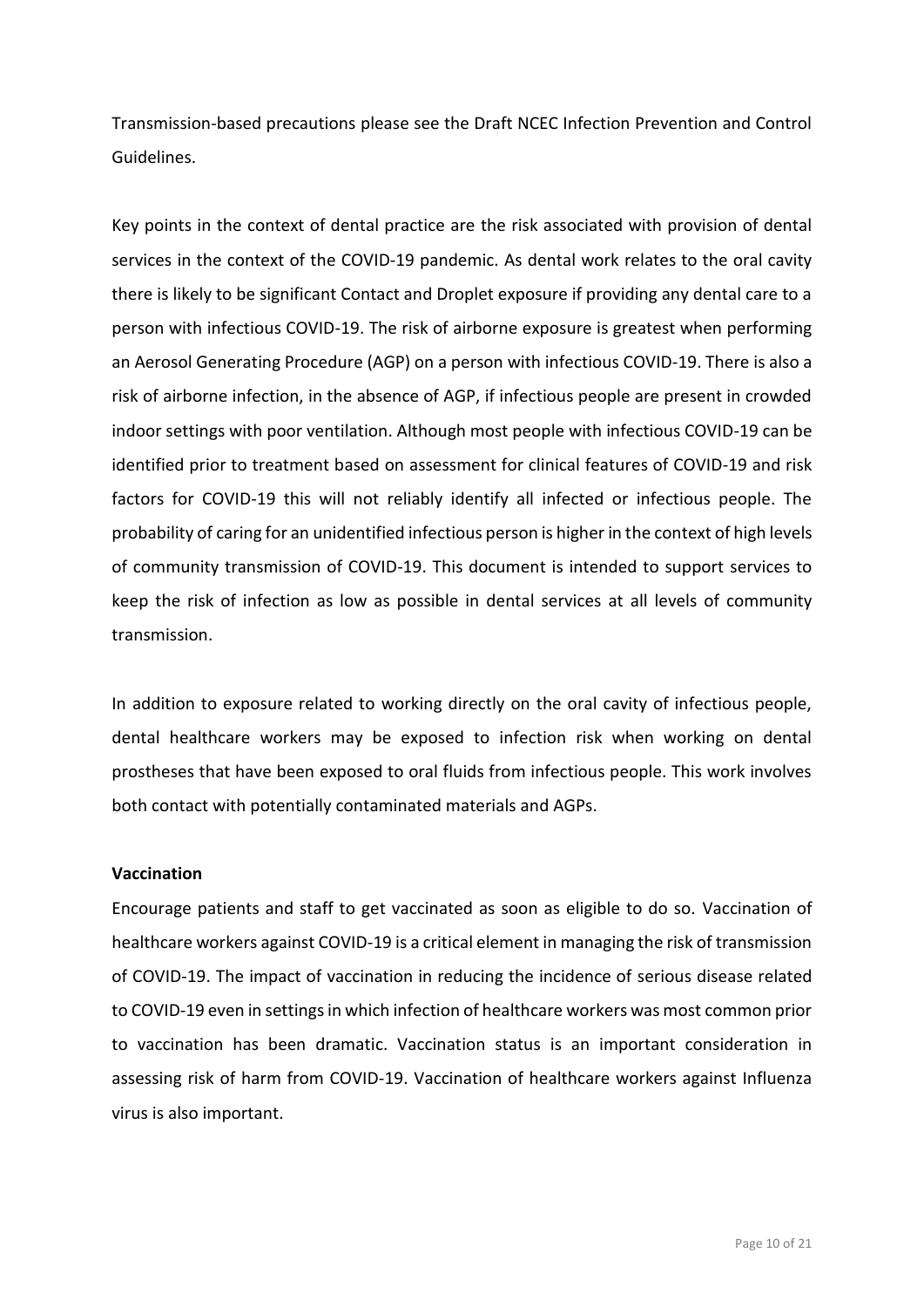For most people primary vaccination against COVID-19 was based on two doses of vaccine. Immunocompromised people required three-dose extended primary course. The booster dose is the third dose for most people and a fourth dose for immunocompromised people.

People who have had COVID-19 diagnosed in the previous three months can also be considered to have protection against infection.

### <span id="page-10-0"></span>**IPC Precautions Required to Manage the Risk of Associated with Provision of Dental Services**

Note: that additional detailed IPC guidance is available in the Draft NCEC Infection Prevention and Control Guideline.

## **The following are guiding principles related to controlling the risk of COVID-19 in all healthcare settings.**

- 1. Protection of healthcare workers by vaccination including booster vaccination;
- 2. Identification of both those patients that may represent an increased risk for transmission of COVID-19 and those patients who may be at greater risk of harm as a consequence of COVID-19 before arrival for treatment:
- 3. Identification of those healthcare workers that represent an increased risk for transmission of COVID-19 to patients and excluding them from the workplace, for example healthcare workers who have symptoms of COVID-19.
- 4. Identification of those healthcare workers that may be at a greater risk of harm as a consequence of COVID-19 and ensuring that they have appropriate medical advice regarding their work;
- 5. Reduce unnecessary footfall through the practice;
- 6. Minimise workplace contacts (the degree of interaction between people);
- 7. Maintain physical distance (for example use floor markings);
- 8. Avoid unnecessary physical contact or other exposure in the clinical environment;
- 9. Follow **Standard Precautions with all patients at all times**;
- 10. Follow the HSE recommendation on use of masks by healthcare workers;
- 11. Follow **Transmission-based Precautions** when required;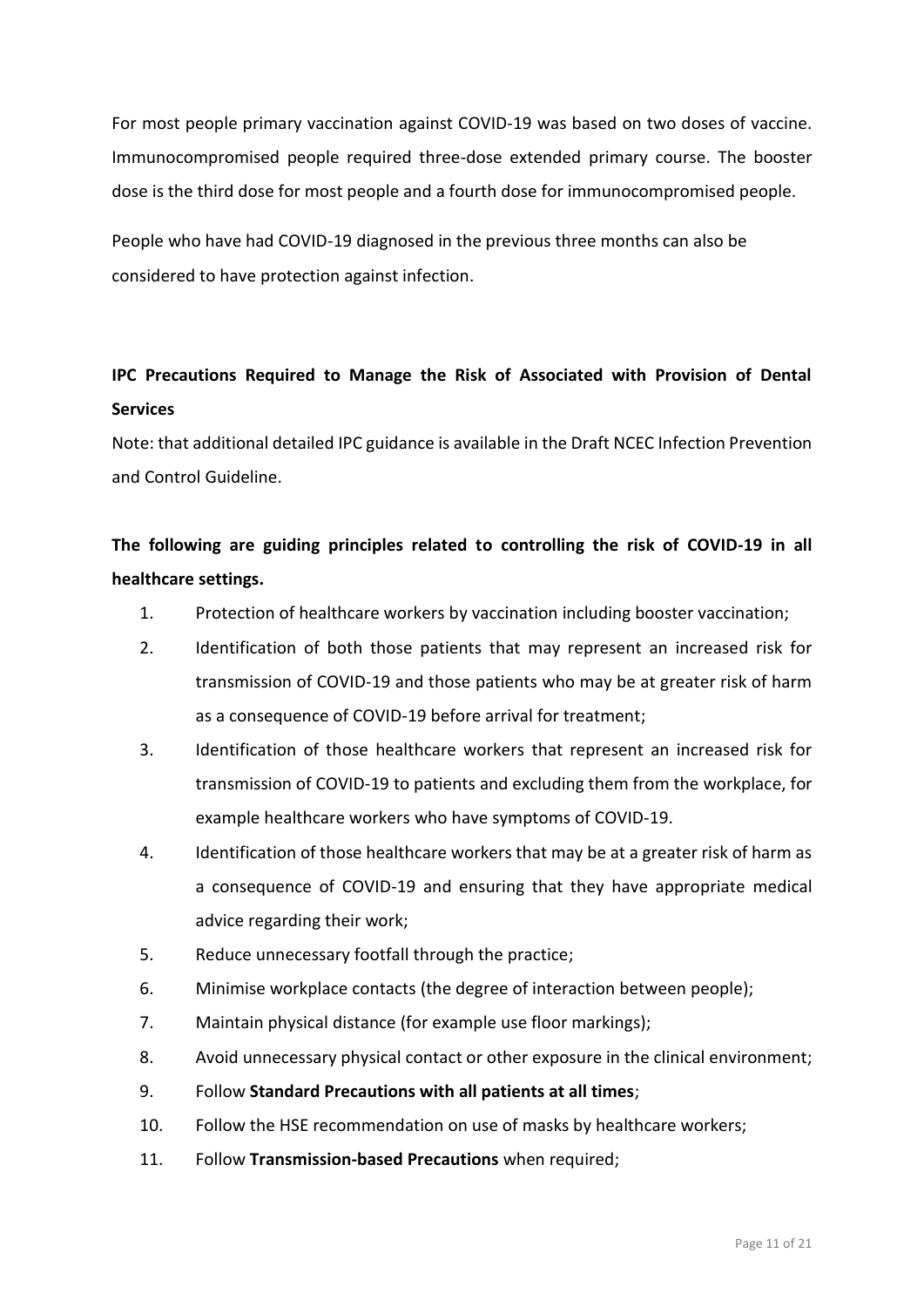12. Note. Guidance on the safe use of PPE, including donning and doffing PPE including a video is available on [www.hpsc.ie.](http://www.hpsc.ie/)

#### **Responsibility for delivering safe and effective care**

All healthcare workers in dental services must act to protect their patients, while also safeguarding their own health, and the health and wellbeing of colleagues. Vaccination plays a key role in achieving both protection of self and patients.

All healthcare workers in dental services are advised to remain up to date on the COVID-19 public health and occupational health guidance, available from the Health Protection Surveillance Centre.

#### <span id="page-11-0"></span>**Before providing or accessing dental services**

Note that HSE Occupational Health Guidance for COVID-19, including guidance related to pregnancy is available at [https://www.hse.ie/eng/staff/workplace-health-and-wellbeing](https://www.hse.ie/eng/staff/workplace-health-and-wellbeing-unit/covid-19-guidance/)[unit/covid-19-guidance/](https://www.hse.ie/eng/staff/workplace-health-and-wellbeing-unit/covid-19-guidance/)

#### <span id="page-11-1"></span>**Staying away from work if unwell**

A key element in managing the risk of exposure to risk to healthcare workers and patients from an infected healthcare worker is that staff members do not present for work if they have fever, symptoms of respiratory tract infection or other symptoms of COVID-19 or influenza. **Staying away from work when one has symptoms continues to apply to staff who are vaccinated including booster.**

Staff members should be asked to confirm that they are free of fever and symptoms of COVID-19 on arrival at work. Staff members should follow the current guidance for healthcare workers who are contacts or household contacts.

Some healthcare services monitor temperature of all healthcare workers on arrival at work and mid shift. If temperature checking is implemented there must be criteria for identifying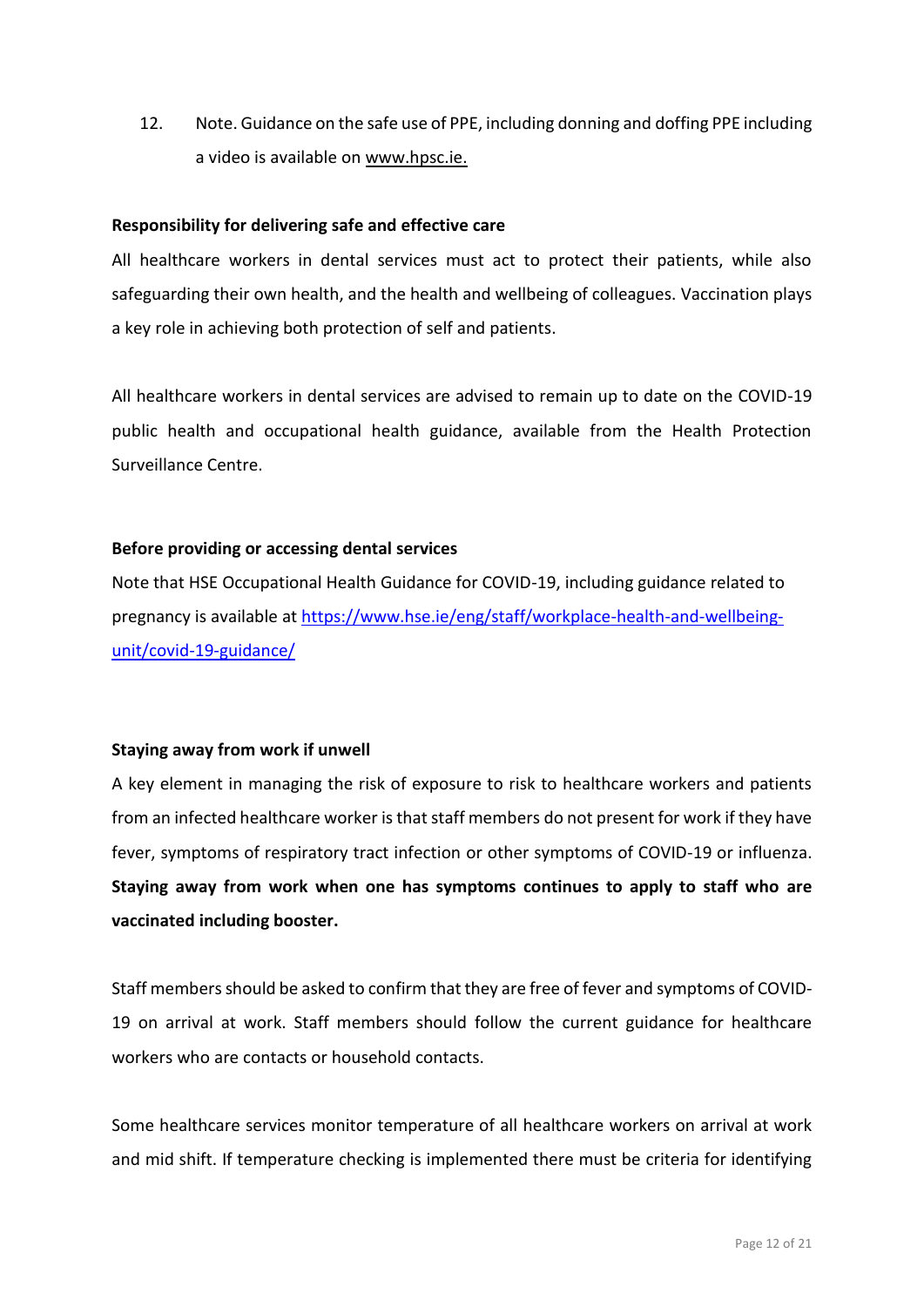as significant fever and a clear process for managing staff with a raised temperature. Monitoring for temperature is not an alternative to asking about symptoms of viral respiratory tract infection. Many people with COVID-19 do not have a high temperature.

#### <span id="page-12-0"></span>**Going off duty if symptoms develop**

Healthcare workers should be aware that they must go off duty promptly if they develop symptoms of COVID-19 or other viral respiratory tract infection. This continues to apply to staff who are vaccinated including booster.

Healthcare workers and dental practices should consider plans for transportation home without using public transport if they become symptomatic at work. They should be asked to confirm that they remain well about mid-shift. Healthcare workers who develop fever or respiratory symptoms should arrange for testing by PCR or seek medical advice if required. Note that people who are severely immunocompromised, people aged 65 years and older who are not vaccinated and people age 12-64 who are not vaccinated and have a medical condition that places them at high risk of severe disease may be eligible for early treatment to reduce the risk of severe COVID-19. Any healthcare worker who is aware of such a patient with symptoms of COVID-19 should encourage them to seek medical advice promptly.

In relation to risk to patients and healthcare workers of infection from patients (for example while waiting for treatment) key elements of managing that risk are addressed as follows:

#### <span id="page-12-1"></span>**Vaccination**

Encourage patients and staff to get vaccinated as soon as eligible to do so.

#### <span id="page-12-2"></span>**Limit footfall**

Limit footfall through the practice by discouraging unnecessary attendance at the practice by people who can be dealt with by telephone. Limit the number of visits by each individual to the practice by providing any treatment that can be safely given at each attendance. This also limits the number of different interactions on each day.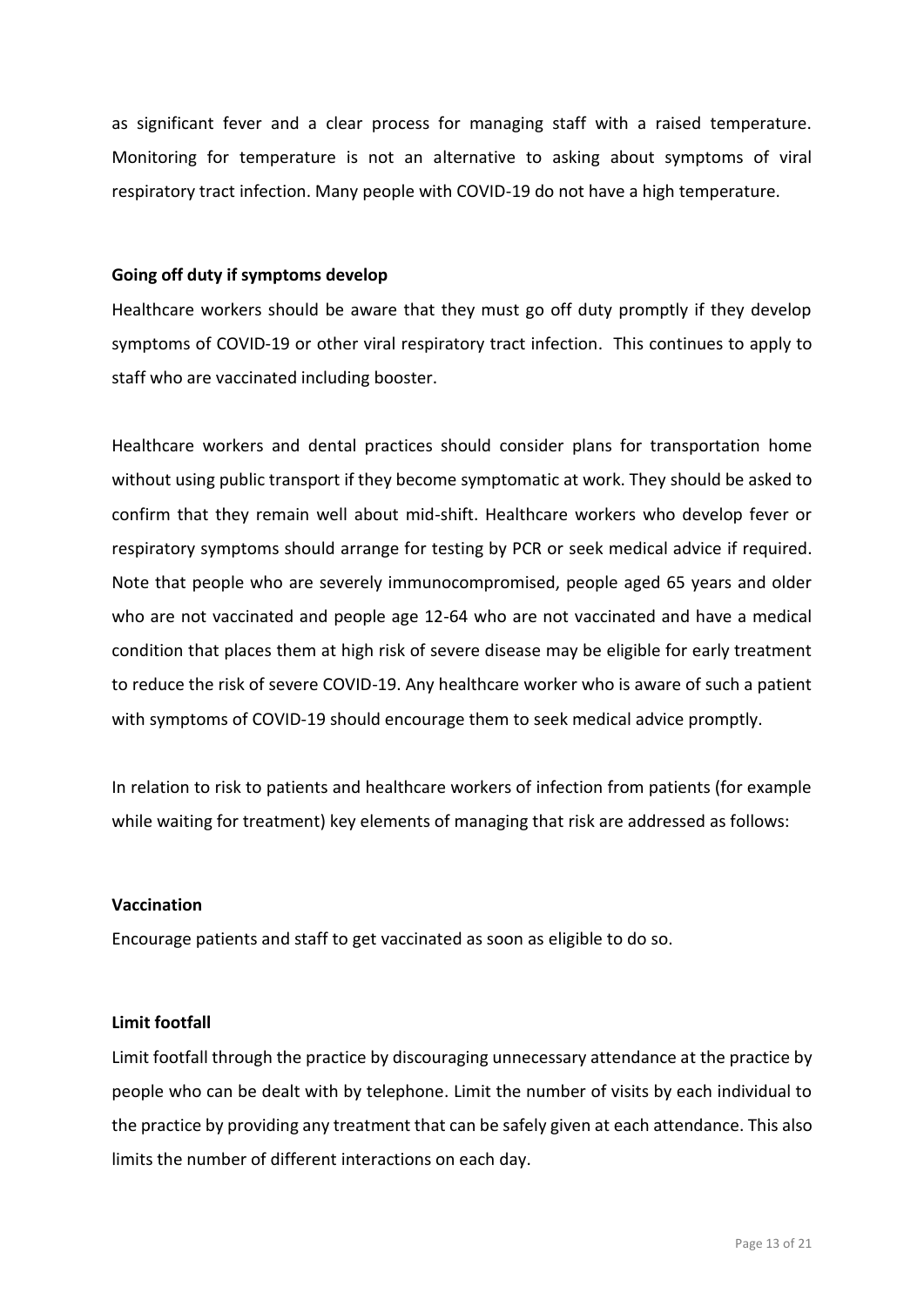#### <span id="page-13-0"></span>**Identify high risk patients**

Identify all patients with new onset fever or symptoms of respiratory illness or other symptoms of COVID-19 before they attend the practice (for example by telephone call or text). Defer the appointment for symptomatic patients. If appropriate such patients should be directed towards medical care for assessment of the need for testing for COVID-19 and early treatment (see above).

Non-contact based measurement of temperature at reception is neither sensitive nor specific for COVID-19 and is not a requirement. Where temperature is measured at reception it is necessary to have clear criteria for interpretation and pathways for directing those identified with raised temperature.

#### **Temperature screening is NOT a substitute for asking people about symptoms.**

If providing dental services in a Residential Care Facility or to patients from a Residential Care Facility or similar setting establish in advance of attending /before seeing the person if there is evidence of transmission of COVID-19 in the Residential Care Facility.

#### <span id="page-13-1"></span>**When are people no longer infectious?**

In general, patients with COVID-19 are considered non-infectious for most purposes 7 days after onset of illness if they are well and are substantially recovered for the last 2 days. As those with COVID-19 are currently advised to stay home on days 8, 9 and 10 of their infection and wear a mask when in contact with other people, it is reasonable to defer dental care for 10 days from onset of symptoms or from positive test unless there is urgency. For the purposes of dental care deferral to 14 days, where possible, is appropriate for people with more severe disease requiring hospitalisation. Retesting is generally not appropriate in these circumstances however if there is a specific concern about an patient, for example a patient with impaired immune function, it is appropriate to discuss with the patient's medical team.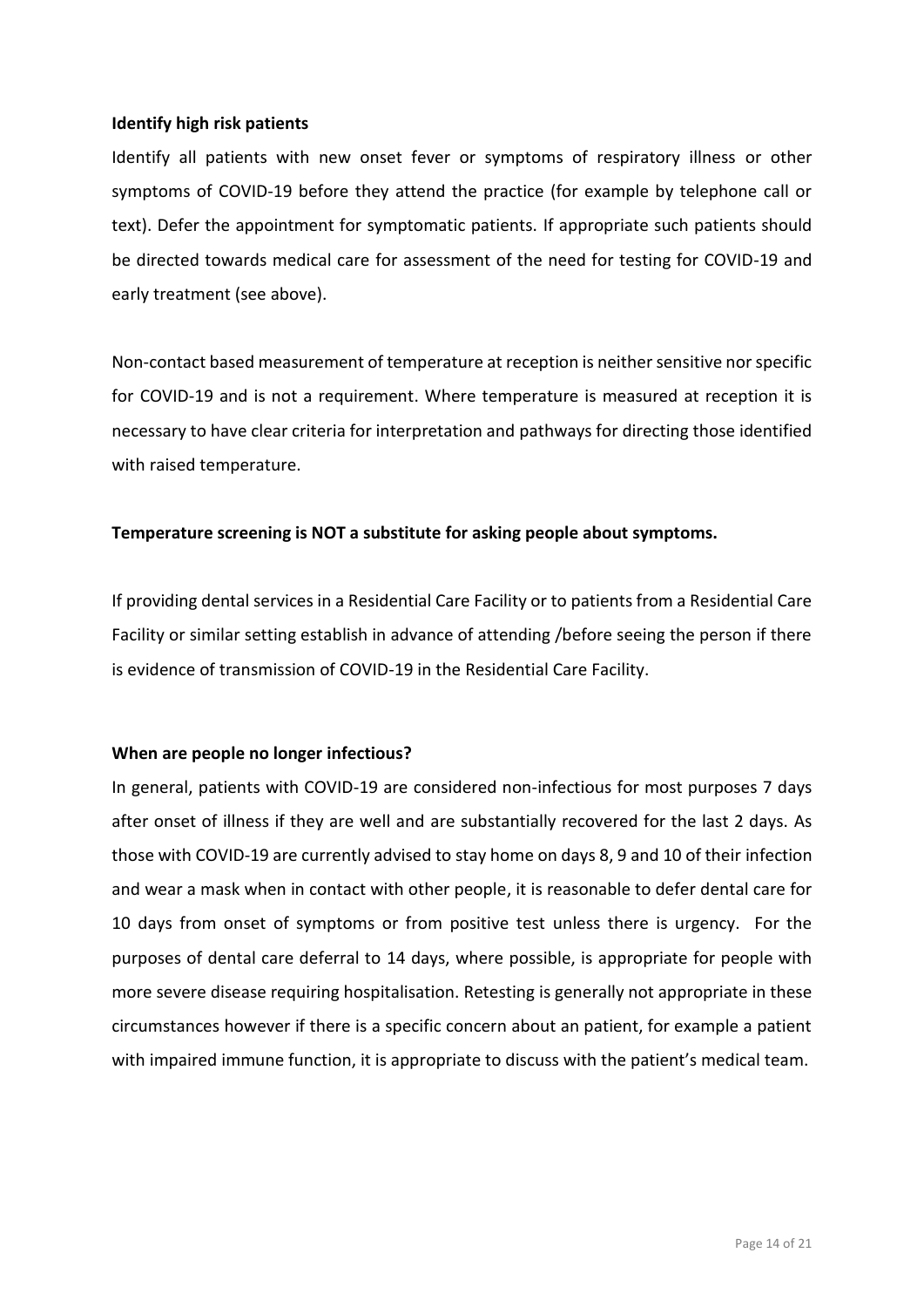#### <span id="page-14-0"></span>**Signage**

Place signage at the entrance to the practice and ensure a further verbal check for fever or symptoms of respiratory illness or other symptoms of COVID-19 at reception to identify symptomatic patients. This verbal check should apply to the patient and to any accompanying person (parent, guardian, carer) who needs to enter the dental surgery to accompany the patient. Signage promoting vaccination and booster doses should also be in place.

#### <span id="page-14-1"></span>**Use of transparent screens**

Transparent screens between reception staff and patients/accompanying persons may reduce exposure to respiratory droplets. They should be used when possible. If this is not possible and reception staff are within 1m of patients or accompanying persons staff should use masks in keeping with current HSE recommendations for the healthcare setting. Whether screens are used or not, measures should be taken to improve natural ventilation in the reception area consistent with weather and comfort and security. The objective is a gentle movement of air rather than strong air currents.

#### <span id="page-14-2"></span>**Infection Prevention and Control Lead Person**

Identify a specific person to take a leadership role for infection prevention and control and support them with training and some protected time for this role. At a minimum training should include taking the infection prevention and control modules available on HSeLanD platform. This is available to all healthcare workers. It is expected that this person will be a dental professional. They need not have a formal qualification in Infection Prevention and Control but should be very familiar with relevant national guidelines and be able to point colleagues to relevant supporting materials. The amount of protected time will vary with size of practice but should be sufficient to ensure that they can keep up to date with relevant guidance, deal with questions from colleagues and periodically check on signage and processes for managing risk.

This requirement for an IPC lead is in addition to the Dental Council Code requirement for a Decontamination Lead although it may be appropriate for the same person to fulfil both roles.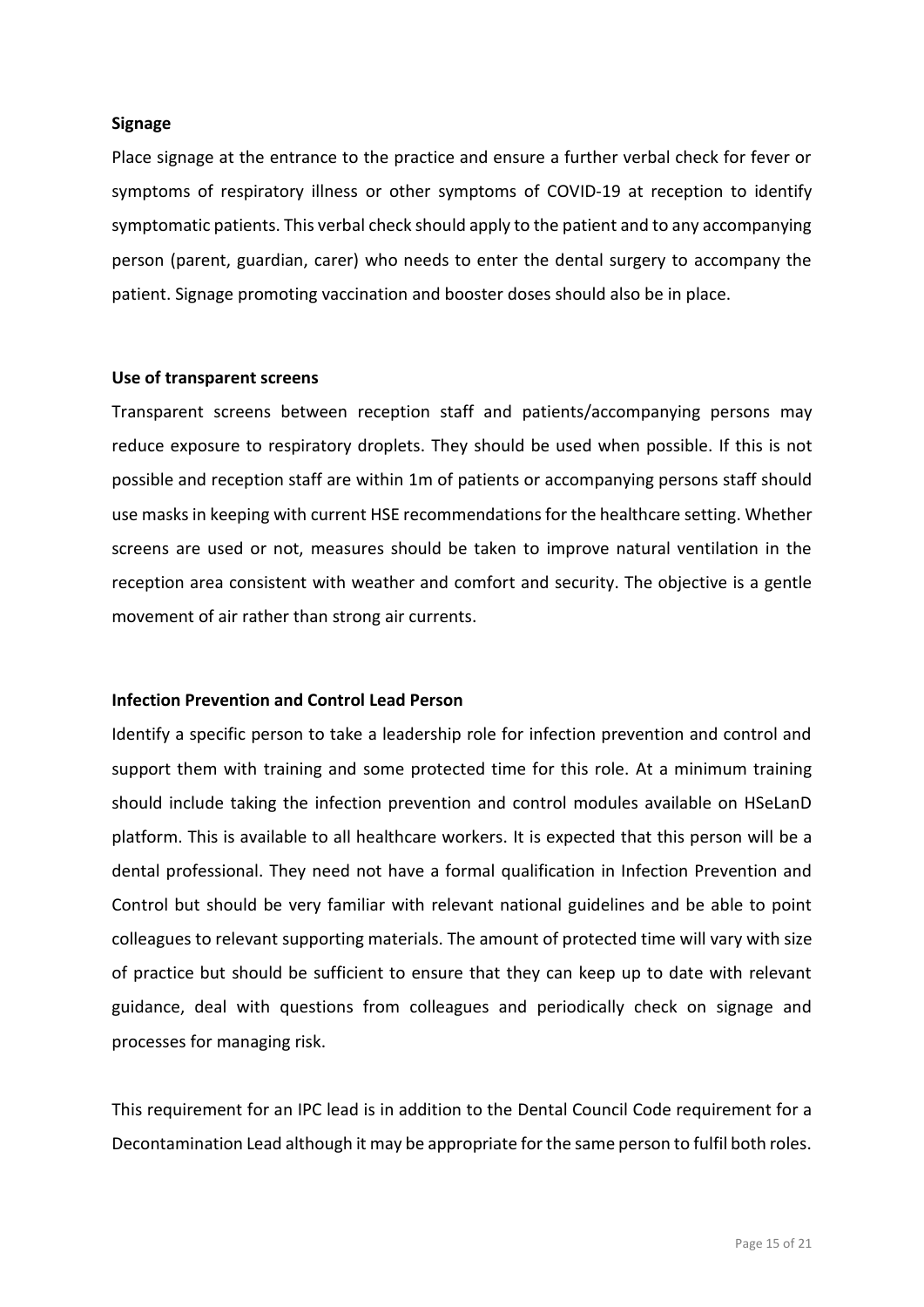This IPC lead role is a management function and therefore is distinct from the role of the Workers Representative referred to in the Health and Safety Authority requirements.

#### <span id="page-15-0"></span>**General Building Lay Out and Cleaning**

Consider what measure can be taken to improve natural ventilation in the building consistent with weather and comfort and security. The objective is a gentle movement of air rather than strong air currents.

Mechanical ventilation is not a requirement for dental practice. If used it is important that it is properly installed, commissioned and maintained.

Routine use of air cleaning devices is not recommended. There is no clinical evidence that they reduce the risk of SARS-CoV-2 infection. There is evidence that these devices can remove virus RNA form the air.

Carbon dioxide monitors are not required as routine but some settings may find them helpful in assessing and or monitoring ventilation.

Take full account of the use of the building and its environs.

Liaise with other users in the building and its environs to support physical distancing.

Consider floor markings to demonstrate minimum requirement for social distancing

Remove non-essential items from non-treatment areas

Ensure that all furniture, fittings and floor coverings in the reception and waiting area are made of or covered with materials that are easy to clean and decontaminate.

Ensure hand sanitiser is available.

Ensure that an environmental cleaning protocol is available to ensure that appropriate cleaning is performed.

Cleaning of non-treatment areas is normally performed with detergent and water or detergent wipes.

For cleaning the non-treatment environment use of plastic apron and household gloves are an appropriate level of PPE.

All touch surfaces should be cleaned at a minimum of once per day and whenever visibly dirty. Toilets should be cleaned at least twice per day and whenever visibly dirty.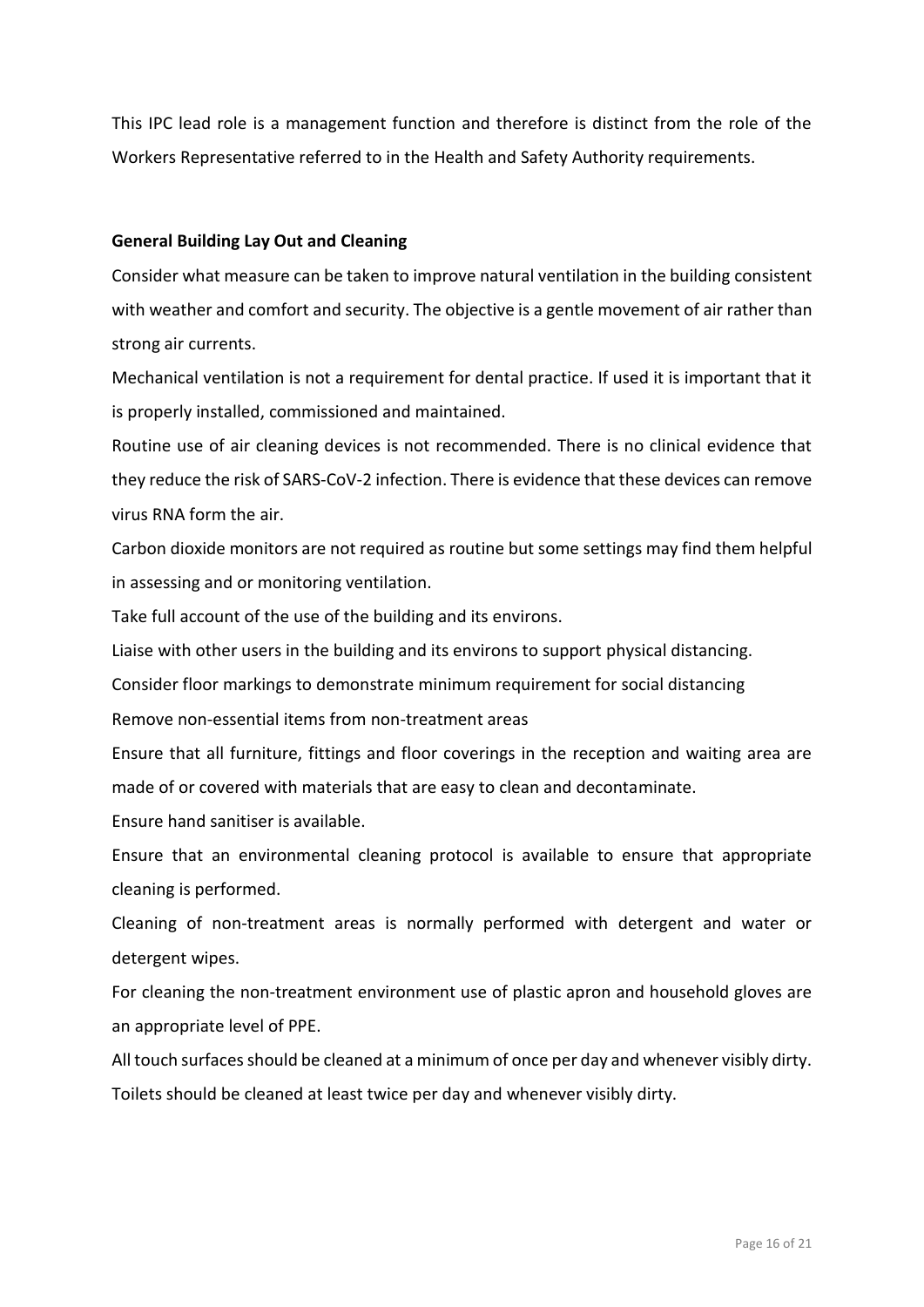#### <span id="page-16-0"></span>**Operational Processes**

Ask patients attending the practice to come alone if possible

Ask parents not to bring non-appointed siblings to the appointment if possible

To limit walk in situations, use signage and answering machine messages to ensure that access is by scheduled appointment, unless the dentist deems that the attendance can be safely managed.

Prior assessment of the patient to check for symptoms is easier and managing footfall through the practice are easier with scheduled appointments

Promote hand hygiene at reception (signage, verbal reminders and provide alcohol hand rub).

Promote respiratory hygiene and cough etiquette (signage, provide tissue and bins).

Promote the use by patients and accompanying persons of masks while in the premises.

Promote uptake of COVID19 vaccination and booster doses.

Reduce use of waiting areas and arrange for patients to attend the surgery directly at the appointed time.

Promote physical distancing to the greatest extent possible while waiting treatment.

Consider asking the patient to wait in their own vehicle rather than in a waiting area where this is practical.

To the greatest degree practical the patient should establish phone contact on arrival to help manage attendance and check in.

Ask patients and any accompanying person should perform hand hygiene with hand sanitizer on arrival. If the person is wearing gloves ask them to remove and discard the gloves before performing hand hygiene.

Ensure that scheduling of appointments is managed to reduce patient contacts and allow appropriate time for any cleaning and disinfection required before the next patient.

Minimise non-essential interaction (especially physical contact) between staff members and patients and between staff members.

Monitor supplies of materials required for good infection prevention and control practice including supplies required to support hand hygiene and supplies of PPE.

Processes for instrument cleaning and decontamination must adhere manufacturer's recommendations and all applicable standards.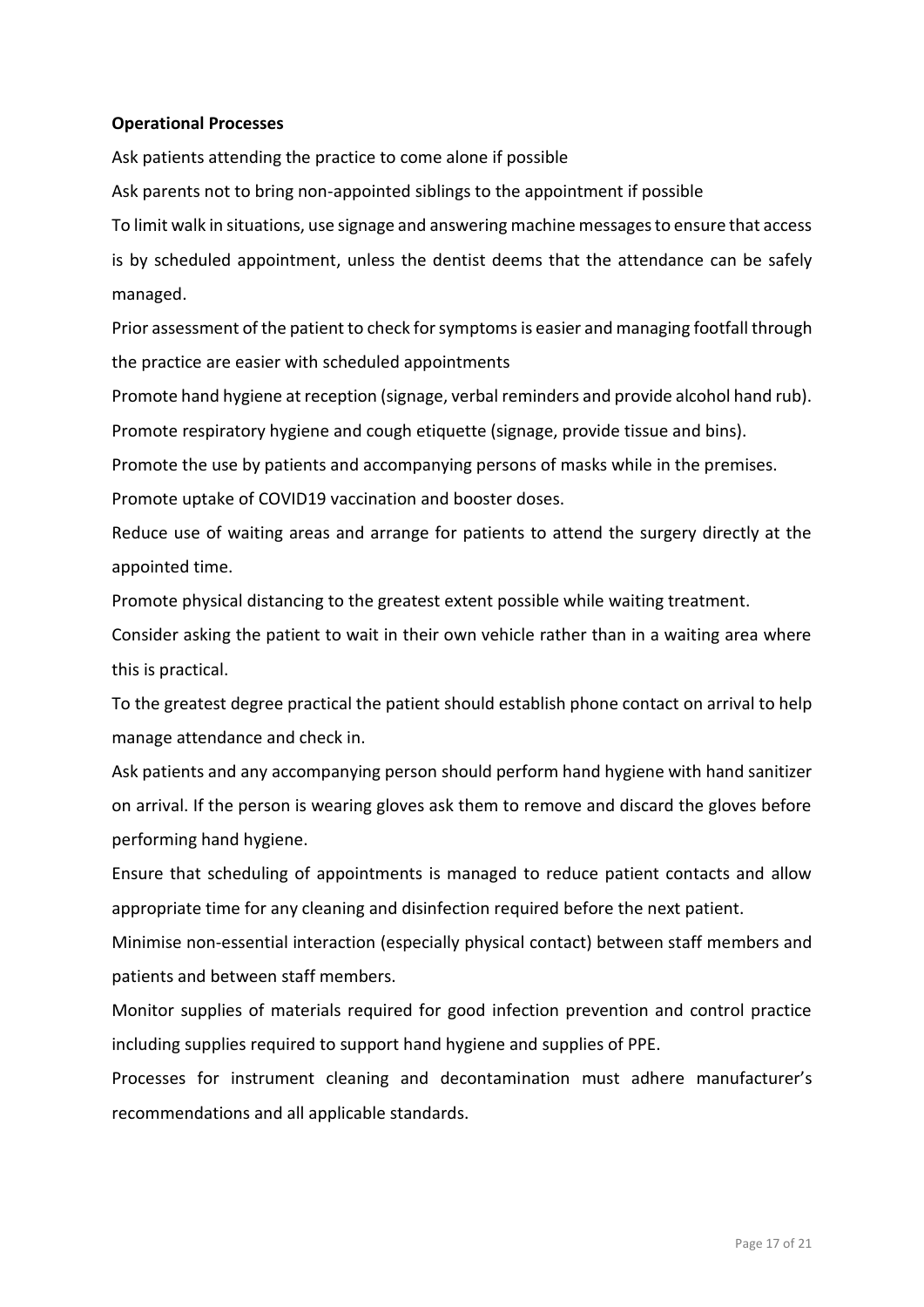#### <span id="page-17-0"></span>**Treatment Area Environment Cleaning**

Remove non-essential items from treatment areas.

Ensure hand sanitiser is available.

As below, if an AGP is required on a patient with suspected or confirmed COVID-19 it should be performed in a room with mechanical ventilation. If for any reason an AGP is performed on a patient with known or suspected COVID-19 in a room that is not mechanically ventilated the room should be vacated for 1 hour after completion of treatment before cleaning commences.

Single treatment room dental surgeries are preferred from first principles however, it is not clear that multiple-chair dental surgeries are associated with increased risk. There should be adequate space between chairs (a minimum of 1m) to ensure that there is no physical contact between either patients or staff working at different chair and staff caring for patients in separate chairs should generally work independently of each other accepting that supervisors and trainers will need to move between stations in the conditions of an educational setting. Physical barriers, for example plastic shields may be used to in reception areas to reduce the risk of interaction between patients and staff.

Increased ventilation helps to disperse aerosols generated. Increased ventilation may be achieved naturally (for example opening a window where practical) or by appropriately controlled, mechanical ventilation. At all times it is appropriate to maximise ventilation in so far as practical given the facility and climate conditions.

#### <span id="page-17-1"></span>**Cleaning of the Treatment Area**

Ensure that an environmental cleaning protocol is available to ensure that appropriate cleaning and disinfection is performed. Standard cleaning and disinfection agents used in healthcare settings are appropriate.

Ensure that members of staff are clear on the distinction between routine cleaning required after all patients and any specific additional requirements in the event that a patients with suspected or confirmed infectious disease including COVID-19 is cared for.

In the event that treatment is provided to a patient with suspected infectious disease including COVID-19 more extensive cleaning of all contact surfaces is required and disinfection of those surfaces is also appropriate.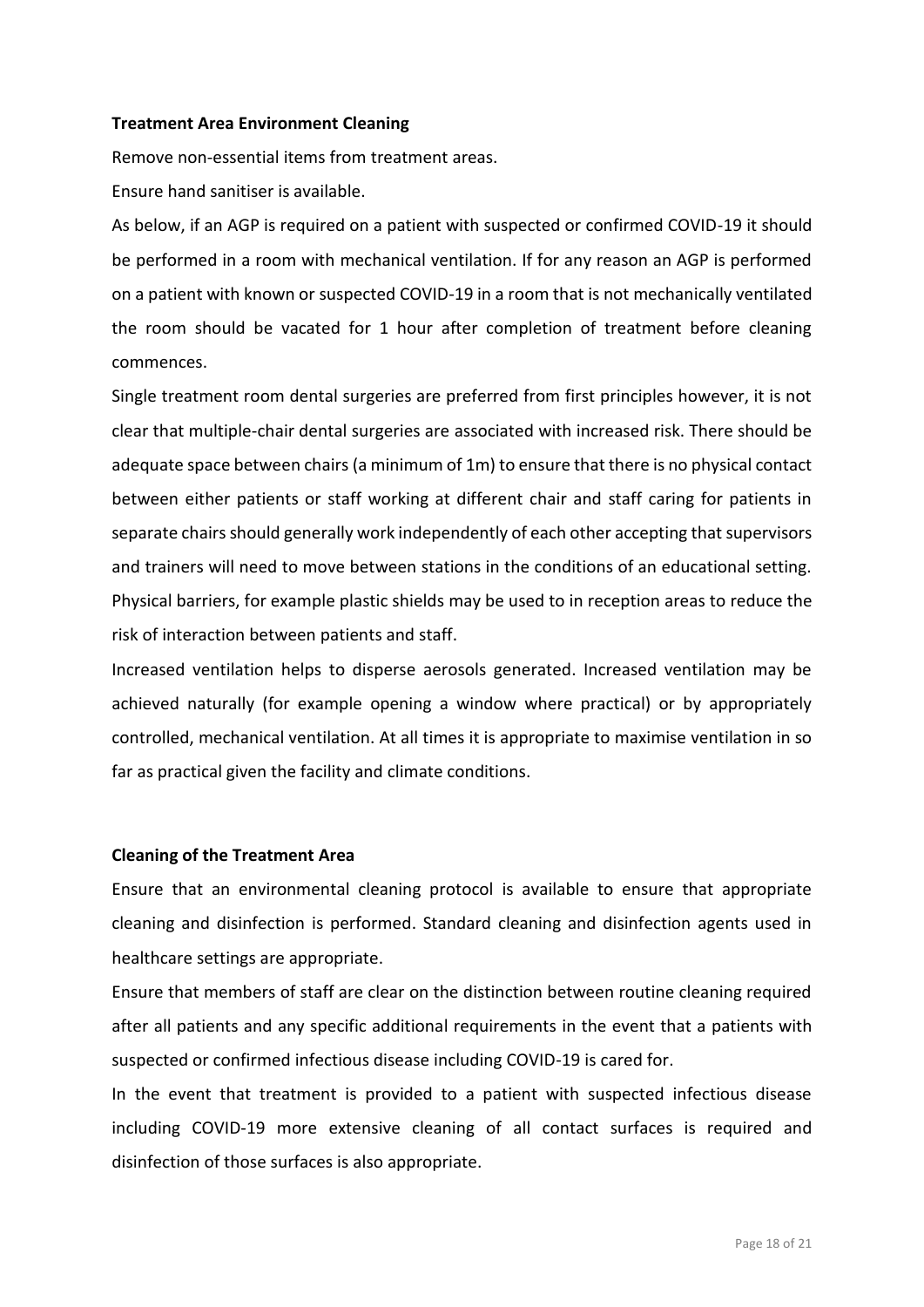Cleaning of the general clinical environment is normally performed with detergent and water or detergent wipes. Disinfection is not a substitute for cleaning.

When disinfection is required (for example after caring for a person with COVID-19 or other infectious disease) it must follow cleaning or be performed simultaneously with cleaning as a 2 in 1 process.

For cleaning in treatment areas use of plastic apron and household gloves are an appropriate level of PPE.

All touch surfaces should be cleaned at a minimum of once per day and whenever visibly dirty. Surfaces in the treatment area that are touched by the patient, patient's body fluids, and equipment or by dental staff should be cleaned between patients.

#### <span id="page-18-0"></span>**Performing a Dental Procedure**

Limit personnel in the treatment room to the minimum required and ensure that the door remains closed throughout to discourage access to the room during treatment. The minimum number of people required may include a parent or carer if the patient needs to be accompanied.

Non-essential personnel should not enter the treatment room during the procedure to address other issues.

The determination of the appropriate PPE in each situation must be guided by an assessment of the risk that the person is infectious and current guidance on mask use from the HSE

Use of dental cuspidors may be minimised or avoided by use of high volume suction and /or by asking the patient to spit into a disposable cup.

If dental cuspidors are used minimise physical contact between the patient and the cuspidor and ensure that the cuspidors are effectively cleaned and decontaminated between patients. Fallow time is not recommended after an AGPs is performed assuming the person treated and any accompanying person has been assessed as low risk for COVID-19.

Pre-treatment mouth rinsing is not recommended. There is no clinical evidence to indicate that they are effective in reducing transmission of infection.

Dental prostheses and moulds should be safely packaged and appropriately labelled for transport to the laboratory with appropriate cleaning and disinfection before being sent to the laboratory and after laboratory work prior to placing in the patient's mouth.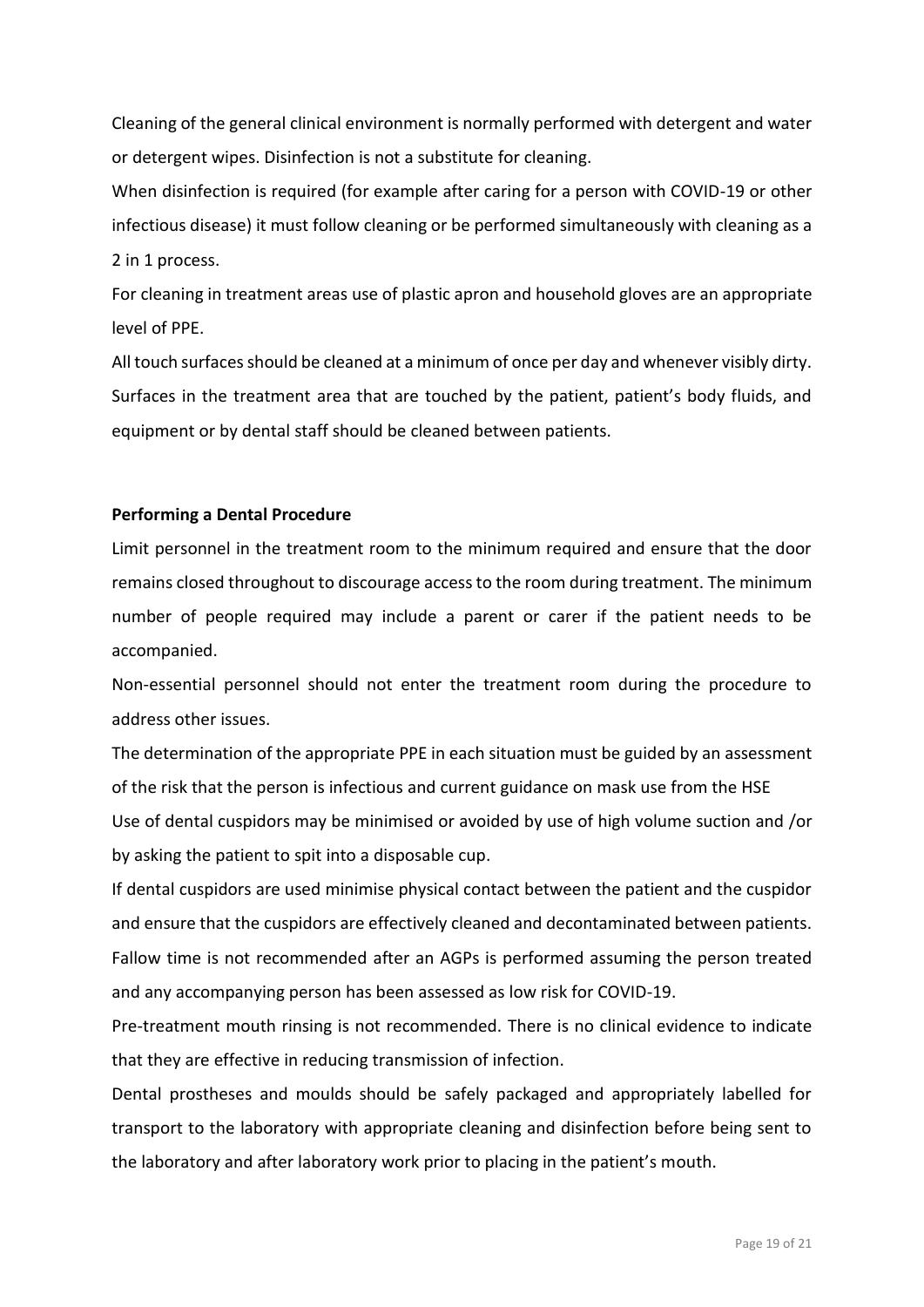#### <span id="page-19-0"></span>**The Role of Testing**

Testing of patients without fever or respiratory symptoms to assess infection status in advance of essential treatment is generally not appropriate for access oral health care at this time however in keeping with evolving practice in other domains of healthcare it may be appropriate in certain specific contexts for example complex or lengthy treatment in patients or where there is concern that the patient may have been exposed to particular risk of COVID-19 infection for example in a residential care facility.

### <span id="page-19-1"></span>**Patients where there is no suspicion of COVID-19 and who are not Contacts of COVID-19 or in whom there are other specific risk factors for COVID-19**

The following applies to patients who have been assessed for clinical features suggestive of COVID-19 and who have no such features and in whom there is at present no evidence that they are currently infectious for COVID-19 patients or COVID-19 Contacts or otherwise at specific risk.

All dental procedures: Mask use as per current HSE guidance in addition to Standard, Contact and Droplet Precautions

Aerosol Generating Procedures: Standard Contact, Droplet Precautions. Note however that additional precautions may be applied based on individual risk assessment.

The Health and Safety Authority indicate that where a risk assessment indicates that workers need to use a close-fitting respirator mask for their protection that every effort should be made to comply with the requirement for fit testing of the workers, as far as is reasonably practicable. When fit testing of all staff is not immediately possible, then fit testing should be prioritised for those at greatest risk.

The requirement for protection from airborne transmission when performing AGPs on material removed from the mouth of people with suspected or confirmed COVID-19 in a laboratory or equivalent setting may be managed differently. For example it may be possible to manage the risk by decontamination of the item.